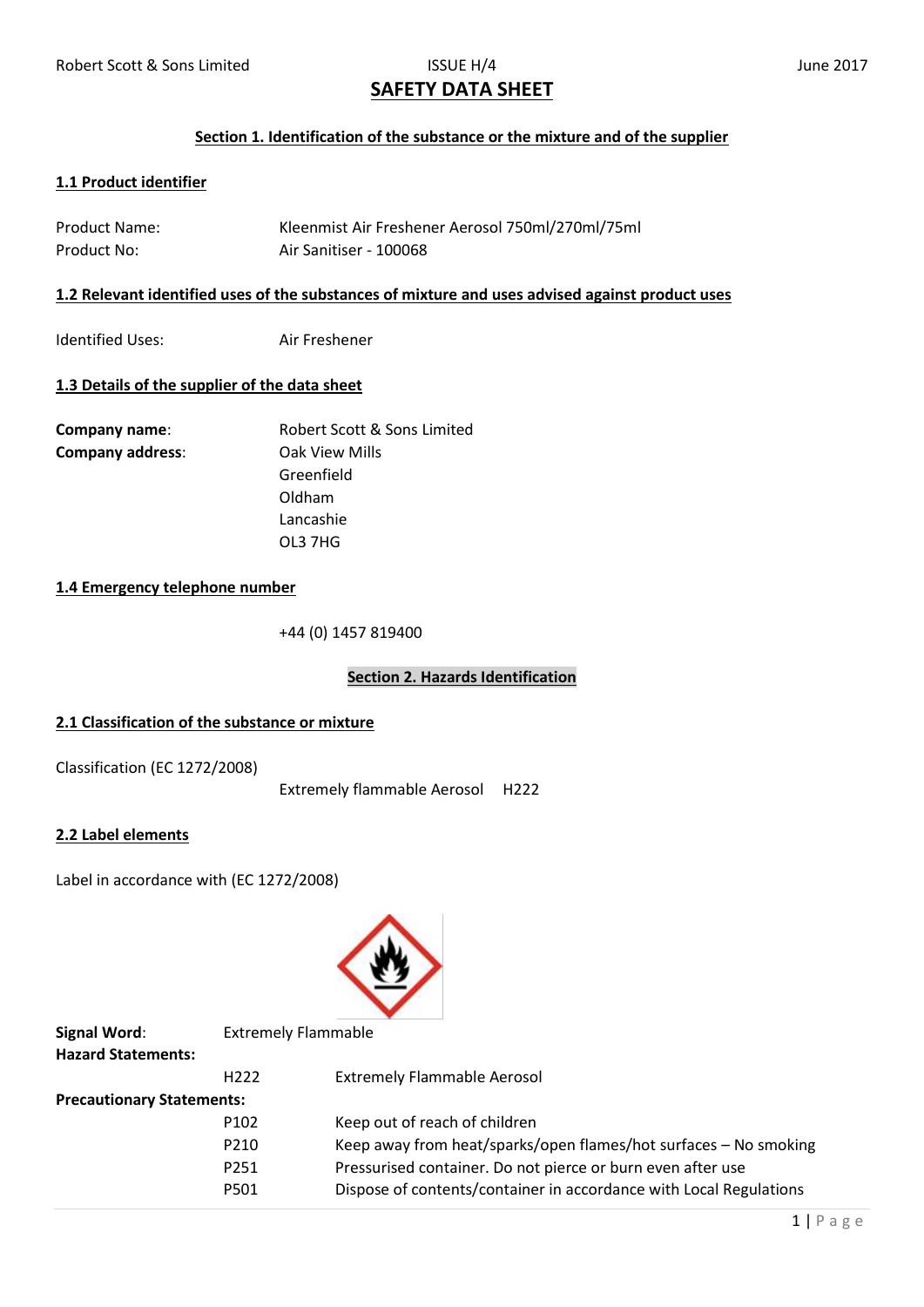| <b>ISSUE H/4</b>                                                                         | June 2017                                                                                                                                                   |  |
|------------------------------------------------------------------------------------------|-------------------------------------------------------------------------------------------------------------------------------------------------------------|--|
|                                                                                          |                                                                                                                                                             |  |
|                                                                                          |                                                                                                                                                             |  |
| P305+351+338 IF IN EYES: Rinse cautiously with water for several minutes. Remove contact |                                                                                                                                                             |  |
|                                                                                          |                                                                                                                                                             |  |
| In case of fire: Use carbon dioxide, dry chemical, and foam for extinction.              |                                                                                                                                                             |  |
| Protect from sunlight. Do not expose to temperatures exceeding                           |                                                                                                                                                             |  |
|                                                                                          | <b>Supplementary Precautionary Statements:</b><br>Avoid release into the environment<br>lenses, if present and easy to do. Continue rinsing.<br>50°C/122°F. |  |

# **2.3 Other hazards**:

None

# **Sections 3. Composition / information on ingredients**

## **3.2 Mixtures**

Contains:

| Name                     | CAS           | EC        | %       | Classification for (CLP) 1272/2008 |
|--------------------------|---------------|-----------|---------|------------------------------------|
| <b>Petroleum Gases</b>   | 75-09-2       | 270-704-2 | 70-80%  | Flam Gas 1_H220                    |
| Liquefied                |               |           |         |                                    |
| Ethyl alcohol            | $64 - 17 - 5$ | 200-578-6 | < 2.8%  | FL 2-EDI 2;H225-                   |
|                          |               |           |         | H319,-                             |
| $1-(1,2,3,4,5,6,7,8$     | 54464-57-2    | 259-174-3 | < 0.04% | Xi-N;R38-42-51/53                  |
| octahydro-2,3,6,6-       |               |           |         |                                    |
| tetramethyl-             |               |           |         |                                    |
| 2naphthalenyl) ethanone  |               |           |         |                                    |
| (OTNE)                   |               |           |         |                                    |
| 1-(2-tert.-butyl         | 139504-68-0   | 412-300-2 | < 0.04% | N;R 51/53                          |
| cyclohexyloxy)-2-butano  |               |           |         |                                    |
| 2-acetonaphthone         | 93-08-3       | 202-216-2 | < 0.01% | N;R51/53                           |
| 2-tert-butylcyclohexyl   | 88-41-5       | 201-828-7 | < 0.06% | N;R51/53                           |
| acetate                  |               |           |         |                                    |
| 4-(2,6,6-trimethyl-2-    | 127-51-5      | 204-846-3 | < 0.01% | Xi- N;r 43-51/53                   |
| cyclohexen-1-yl)-3-      |               |           |         |                                    |
| methyl-3-buten-2-one     |               |           |         |                                    |
| 4-tert.-butylcyclohexyl  | 32210-23-4    | 250-954-9 | < 0.07% | N;R 51/53                          |
| acetate                  |               |           |         |                                    |
| 6-octen-1-o1,3,7-        | 106-22-9      | 203-375-0 | < 0.04% | Xi-N;R 38-43-51/53                 |
| dimethyl                 |               |           |         |                                    |
| 7-octen-2-o1,2,6-        | 18479-58-8    | 242-362-4 | < 0.16% | Xi; R 38                           |
| dimethyl                 |               |           |         |                                    |
| Citronellyl acetate      | 150-84-5      | 205-775-0 | < 0.03% | Xi-N; R 38-51/53                   |
| Gamma-undecalactone      | 104-67-6      | 203-225-4 | < 0.04% | N; R 51/53                         |
| Hexyl acetate            | 142-92-7      | 205-572-7 | < 0.03% | N; R 10-51/53                      |
| (L) octanol, 2-          | 101-86-0      | 202-983-3 | < 0.24% | Xi; R 38-43                        |
| (phenylmethylene)        |               |           |         |                                    |
| (L) p-tert.-butyl-alpha- | 80-54-6       | 201-289-8 | < 0.19% | Xn-N;R 22-38-43-51/53-62           |
| methylhydrocinnamic      |               |           |         |                                    |
| aldehyde                 |               |           |         |                                    |
| Tricyclodecenyl-9-       | 17511-60-3    | 241-514-7 | < 0.06% | N;R 51/53                          |
| propionate               |               |           |         |                                    |

The full text for Hazard and Precautionary statements are listed in Section 16.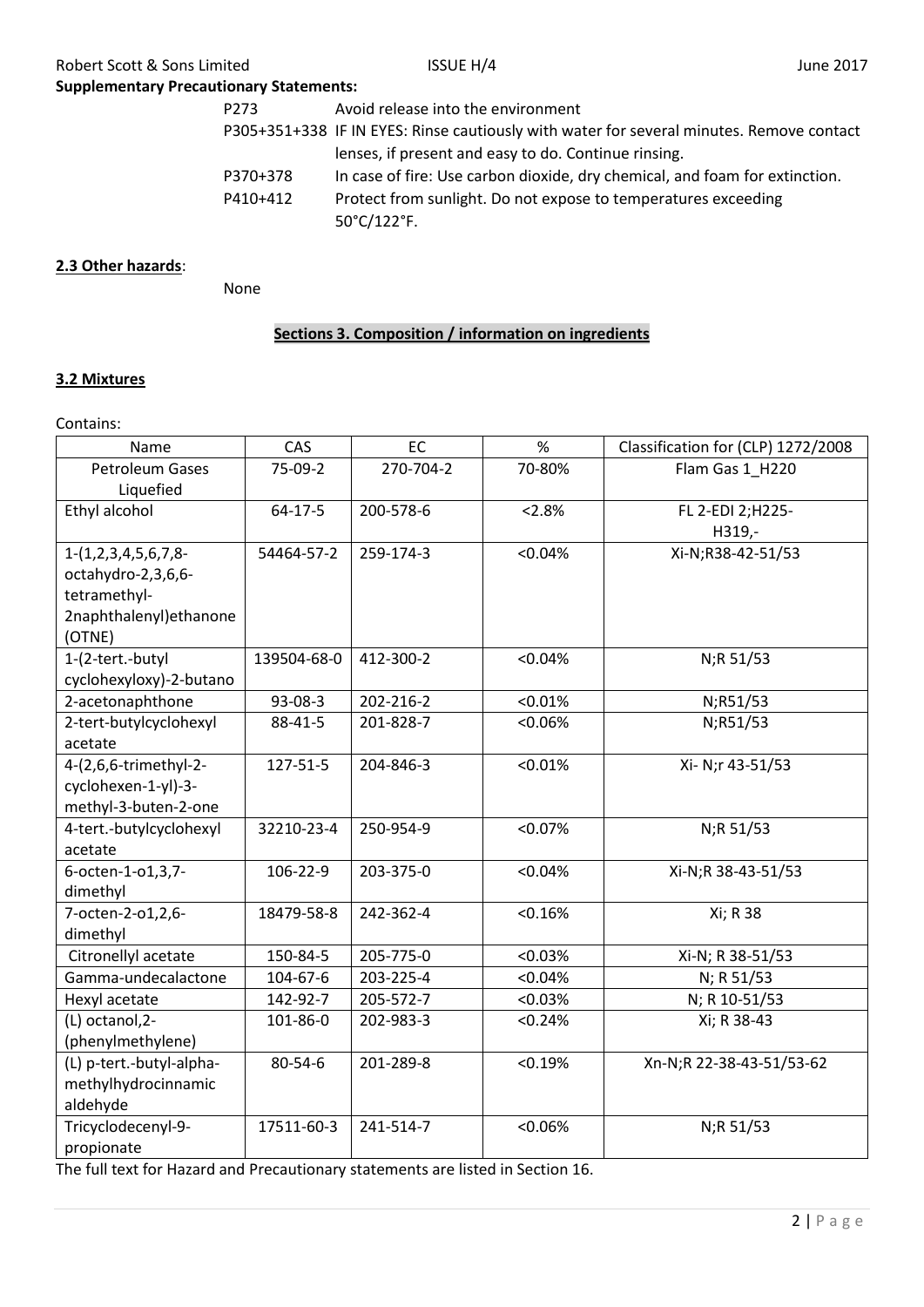## **Section 4. First-aid measures**

## **4.1 description of first aid measures**

IF IN EYES: Rinse cautiously with water for several minutes. Remove contact lenses, if present and easy to do. Continue rinsing.

## **4.2 Most important symptoms and effect, both acute and delayed.**

Causes eye irritation.

## **4.3 Indication of any immediate medical attention and special treatment needed.**

None expected, see section 4.1 for further information.

## **Section 5: Firefighting measures**

## **5.1 Extinguishing media**

Suitable media: Carbon dioxide, Dry chemical, Foam.

## **5.2 Special hazards arising from the substance or mixture.**

In case of fire, may be liberated: carbon monoxide, unidentified organic compounds.

## **5.3 advice for fire fighters**:

In case of insufficient ventilation, wear suitable respiratory equipment.

## **Section 6. Accidental release measures**

## **6.1 personal precautions, protective equipment and emergency procedures**:

Avoid inhalation. Avoid contact with skin and eyes. See protective measures under section 7 and 8.

## **6.2 Environmental precautions:**

Keep away from drains, surface and ground water, and soil.

## **6.3 Methods and material for containment and cleaning up**:

Remove ignition sources. Provide adequate ventilation. Avoid excessive inhalation of vapours. Contain spillage immediately by use of sand or inert powder. Dispose of according to local regulations.

## **6.4 reference to other sections**:

Also refer to sections 8 and 13.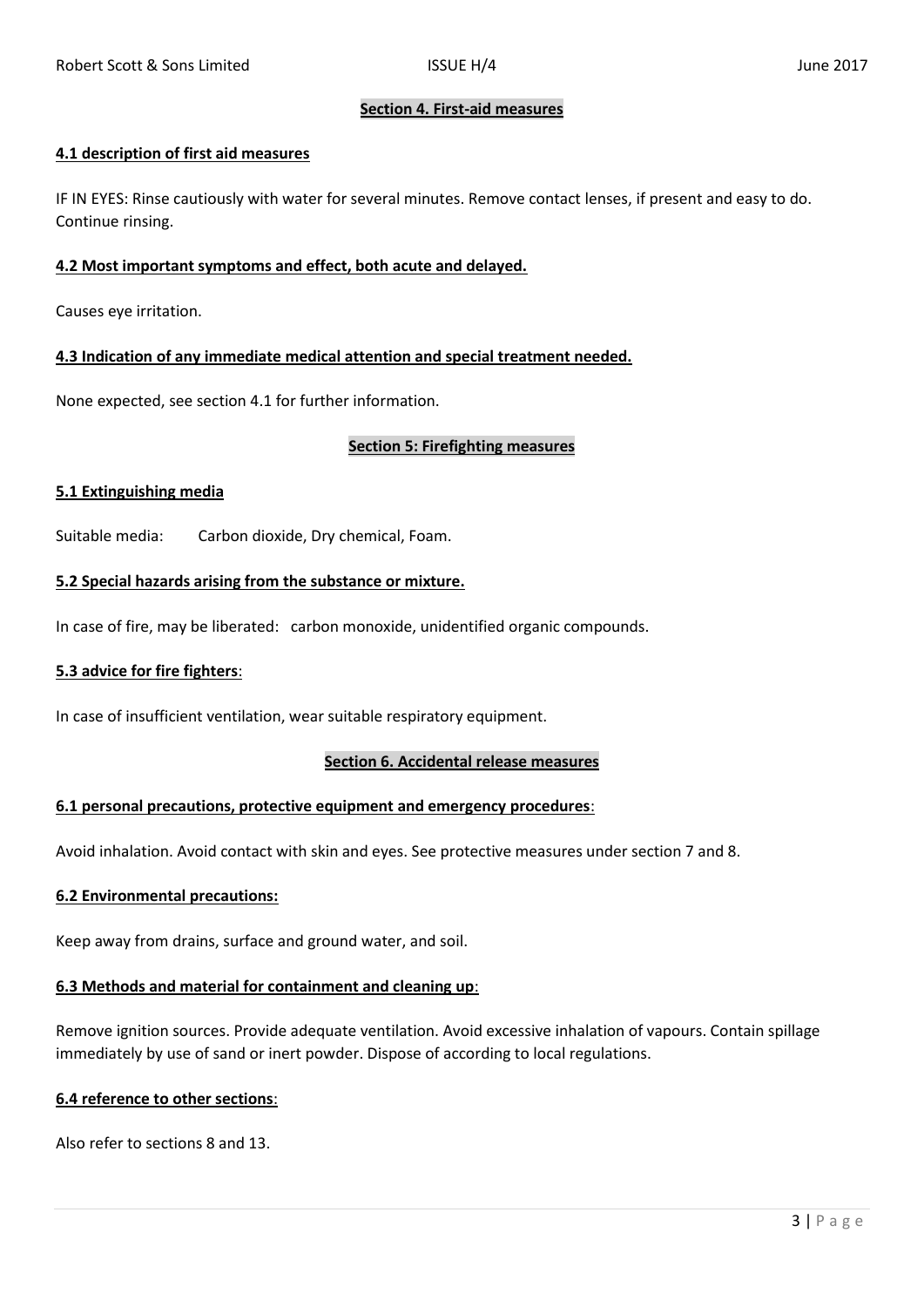## **Section 7. Handling and storage**

## **7.1 Precautions for safe handling:**

Keep away from heat, sparks, open flames and hot surfaces. – No smoking.

## **7.2 Conditions for safe storage, including any incompatibilities**.

Protect from sunlight. Do not expose to temperatures exceeding 50°C/122°F

## 7**.3 Specific end use(s):**

Use in accordance with good manufacturing and industrial hygiene practises.

## **Section 8. Exposure controls/personal protection**

## **8.1 Control Parameters**

Workplace exposure limits:

| Ingredient | CAS      | ЕC    | <b>STD</b> | $TWA - 8 Hrs$     | STEL-15 Min   | Reference   |
|------------|----------|-------|------------|-------------------|---------------|-------------|
| Petroleum  | 75-      | 270-  | WEL        | $100$ ppm $(Sk)$  | 300ppm (Sk)   | UK EH40 Oct |
| Gases      | $09-2$   | 704-2 |            |                   |               | 2007        |
| Liquefied  |          |       |            |                   |               |             |
| Ethyl      | 64-      | 200-  | WEL        | $1000$ ppm $(Sk)$ | 1920 ppm (Sk) | UK EH40 Oct |
| alcohol    | $17 - 5$ | 578-6 |            |                   |               | 2007        |
|            |          |       |            |                   |               |             |

# **8.2 Exposure Controls**

Eye/Skin Protection Respiratory protection

# **Section 9. Physical and chemical properties**

## **9.1 Information on basic physical and chemical properties**

| Appearance:                  | Aerosol                                                               |
|------------------------------|-----------------------------------------------------------------------|
| Odour                        | As per fragrance                                                      |
| Initial boiling point/range: | $-40^{\circ}$ C - -2 $^{\circ}$ C                                     |
| Flash point:                 | -60°C                                                                 |
| Vapour pressure:             | Aerosol pressurised to 70 psi                                         |
| Relative density:            | 0.598                                                                 |
| Solubility:                  | Soluble in alcohol, hydrocarbon solvents. Partially soluble in water. |

# **9.2 Other information**

None available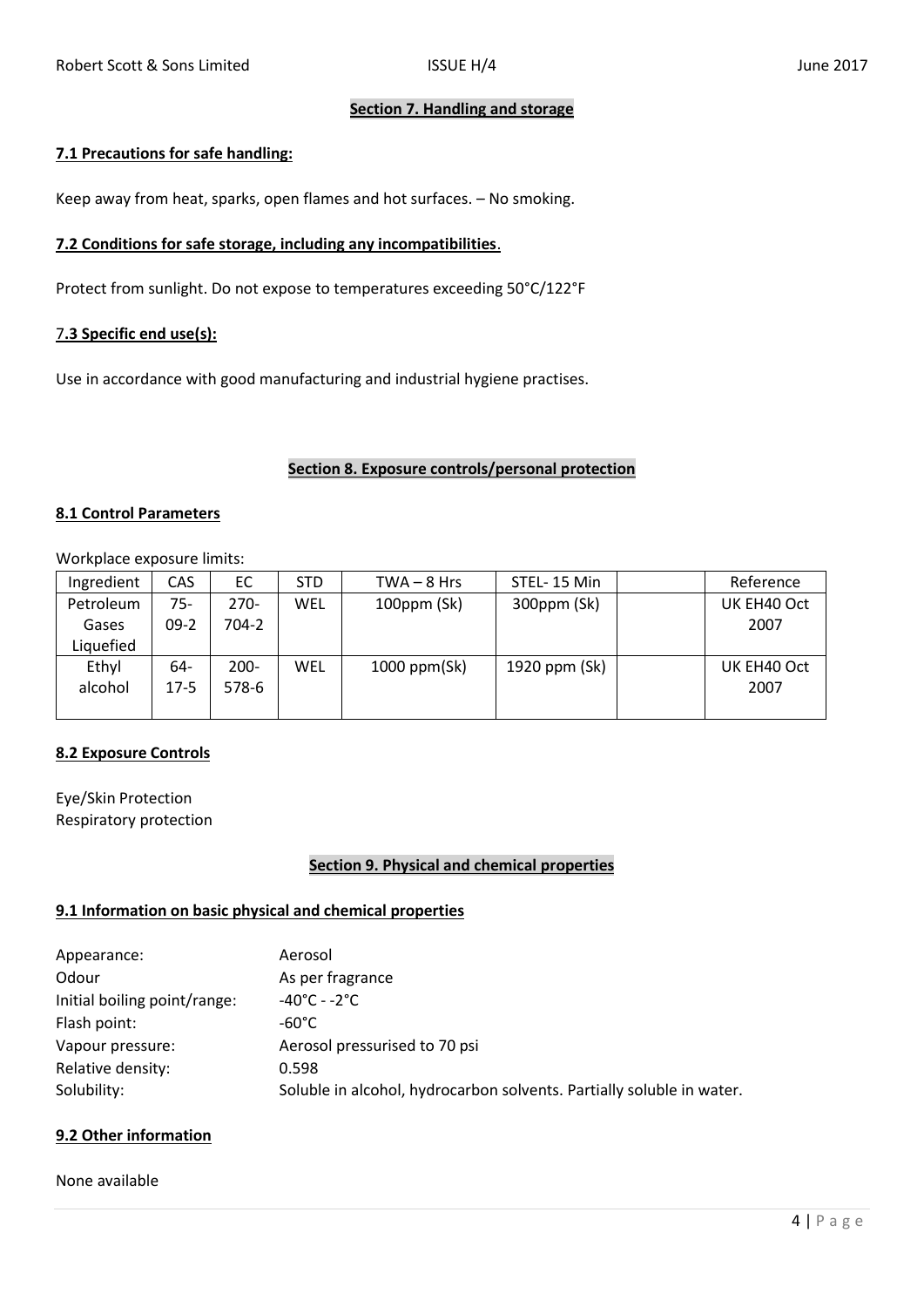## **Section 10.Stability and reactivity**

## **10.1 Reactivity:**

Presents no significant reactivity hazard, by itself or in contact with water.

## **10.2 Chemical stability**

Good stability under normal storage conditions.

## **10.3 Possibility of hazardous reactions:**

Not expected under normal conditions of use.

## **10.4 Conditions to avoid:**

Avoid extreme heat

## **10.5 Incompatible materials**:

Avoid contact with strong acids, alkalis or oxidising agents.

## **10.6 Hazardous decomposition products**:

Not expected

# **Section 11. Toxicological information**

## **11.1 Information on toxicological effects**

This mixture has not been tested as a whole for health effects. The health effects have been calculated using the conventional method outlines in article 6(1) (a) of directive 1999.45.EC, in accordance with regulation (EC) No 1907/2206 (REACH). In addition, toxicity information for the mixture, if available, is provided below in accordance with methods given in regulation (EC) No 1272/2008.

Assumed toxicity value (LD50 or ATE) for acute oral toxicity: Not applicable. Assumed toxicity value (LD50 or ATE) for acute dermal toxicity: Not applicable. Assumed toxicity value (LD50 or ATE) for acute inhalation toxicity: Not available. Inhalation route: Not available.

# **Information about hazardous ingredients in the mixture** Not applicable. Refer to sections 2 and 3 additional information.

# **Section 12. Ecological information**

**12.1 Toxicity:** Not available **12.2 Persistence and degradability**: Not available. **12.3 Bioaccumalative potential**: Not available. **12.4 Mobility in soil:** Not available.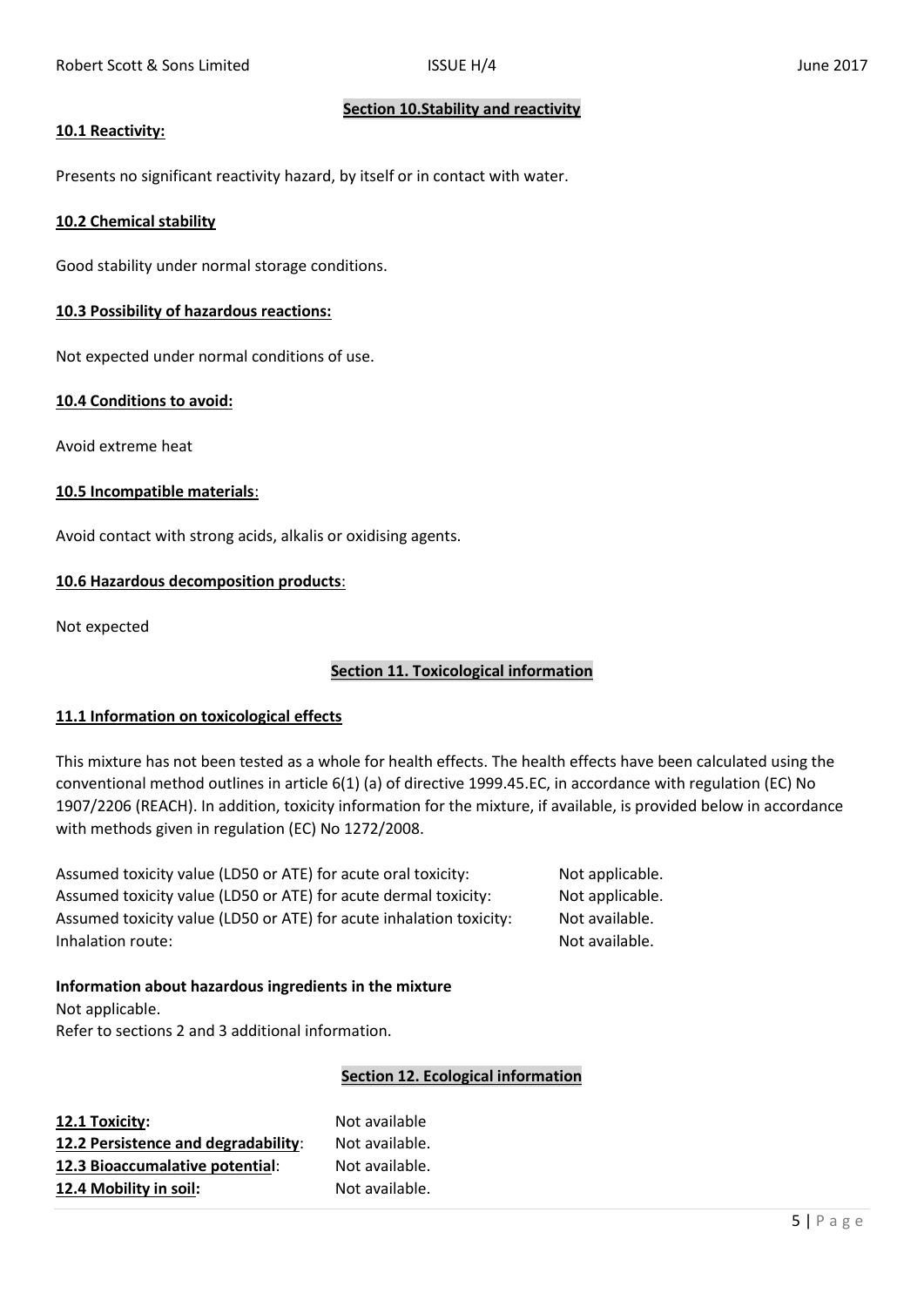**12.5 Results pf PBT and vPvB assessment:**

**12.6 Other adverse effects:** Not available.

This substance does not meet the PBT/vPvB criteria of REACH, annex XIII.

# **Section 13. Disposal considerations**

# **13.1 Waste treatment methods:**

Dispose of in accordance with local regulations. Avoid disposing into drainage systems and into the environment. Empty containers should be taken to an approved waste handling site for recycling or disposal.

# **Section 14. Transport information**

| 14.1 UN Number      |      |
|---------------------|------|
| UN No (ADR/RID/ADN) | 1950 |
| UN No (IMDG)        | 1950 |
| UN NO (ICAO)        | 1950 |
|                     |      |

# **14.2 UN Proper Shipping Name**

| <b>14.3 Transport Hazard Class</b> |                |
|------------------------------------|----------------|
| <b>ADR/RID/AND Class</b>           | 2.1            |
| <b>ADR/RID/AND Class</b>           | Class 2: Gases |
| <b>ADR Label No</b>                | 2.1 & 6.1      |
| <b>IMDG Class</b>                  | 2.1            |
| <b>ICAO Class/Division</b>         | 2.1            |
| <b>ICAO Subsidiary Risk</b>        | 6.1            |
| ICAO TEC* No                       | 20GSF          |
| Air Class                          | 2.1            |
| UK Road Class                      | 2.1            |
| <b>Transport Labels</b>            | L.Q.           |
|                                    |                |



# **14.4 Packing Group**

Not Applicable

AEROSOLS

## **14.5 Environmental Hazards**

Not environmentally hazardous for transport

# **14.6 Special Precautions for user**

None additional

# **14.6 Transport in bulk according to Annex II of MARPOL73/78 and the IBC code**

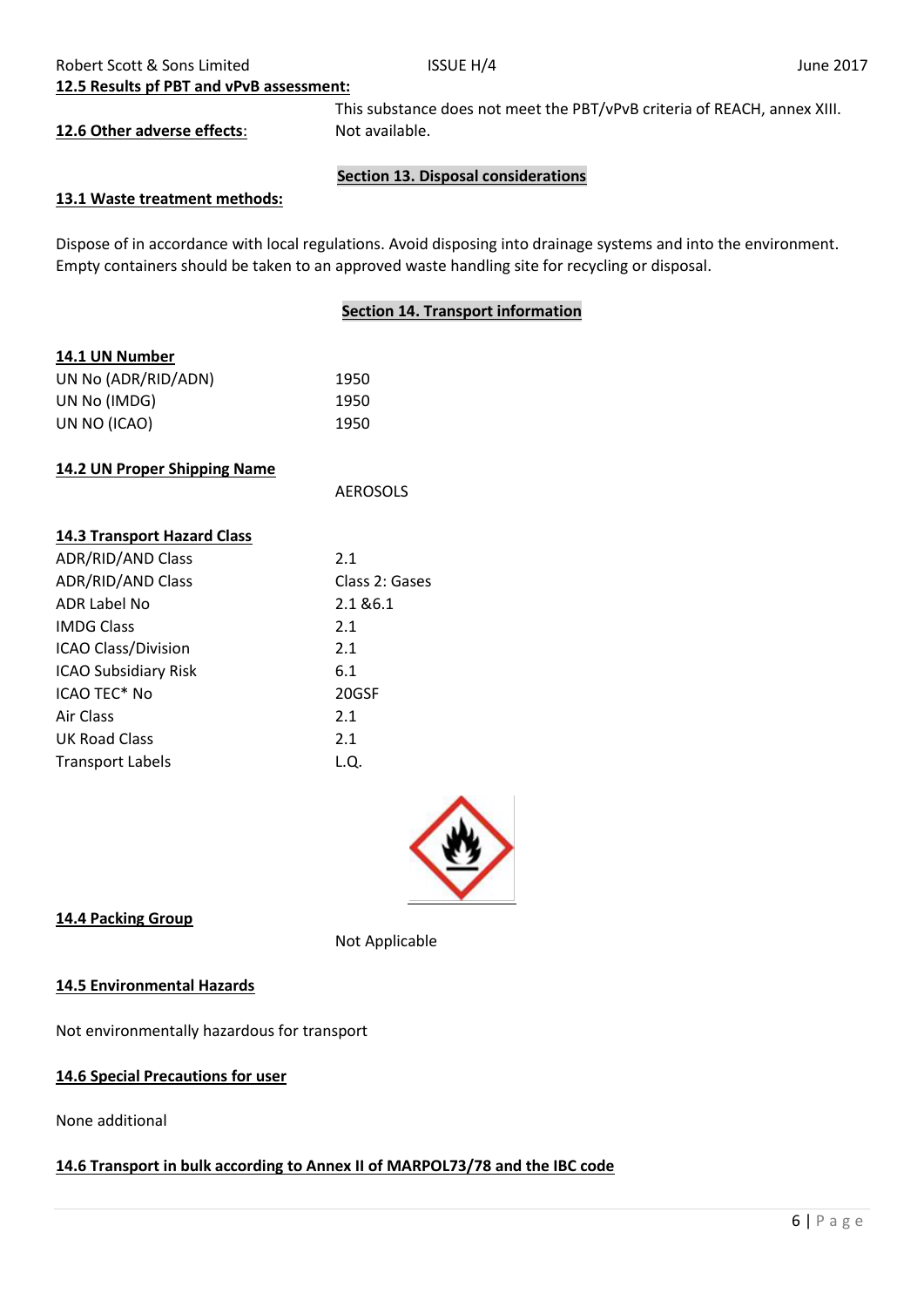# **Section 15. Regulatory information**

## **15.1 Safety, health and environmental regulations/legislation specific for the substance or mixture:**

Statutory instruments

The chemicals (Hazard information and packaging for supply) regulations 2009 (S.I 2009 No. 716). Control of substances hazardous to health.

Approved code of practice.

Classification and labelling of substances and preparations dangerous for supply. Safety data sheets for substances and preparations.

Guidance notes

Workplace exposure limits EH40. Introduction to Local exhaust ventilation HS (G)37. CHIP for everyone HSG(108). EU Legislation

Dangerous substance directive 67/548/EEC. Dangerous preparations directive 1999/45/EC. Regulation (EC) No 1907/2006 of the European parliament and of the council of 18 December 2006 concerning the registration, evaluation, authorisation and restriction of chemicals (REACH), establishing a European Chemicals agency, amending directive 1999/45/EC and repealing council regulation (EEC) No 793/93 and commission regulation (EC) No 1488/94 as well as council directive 76/769/EEC and commission directives 91/155/EEC, 93/67/EEC, 93/105/EC and 2000/21/EC, including amendments.

## **15.2 Chemicals safety assessment**

A chemical safety assessment has not been carried out for this product.

## **Section 16. Other information**

## **General Information:**

This product should be used as directed. For further information consult the product data sheet or contact Technical services.

## **Information sources:**

This Safety Data Sheet was compiled using current safety information supplied by the distributor of raw materials.

## **Classification under regulation (EC) No 1272/2008**

| Class and category of     | Flammable liquid, hazard category 1 |
|---------------------------|-------------------------------------|
| Signal word:              | <b>Extremely Flammable</b>          |
| <b>Hazard statements:</b> | H222, extremely flammable aerosol   |

## **Precautionary** Statements**:**

P201 Keep out of reach of children P210, Keep away from heat, sparks, open flames and hot surfaces. – No smoking. P251 Pressurised container. Do not pierce or burn, even after use. P273 Avoid release into the environment. P305/351/338, IF IN EYES: Rinse cautiously with water for several minutes. Remove contact lenses, if present, and easy to do. Continue rinsing. P370/378, In case of fire: Use carbon dioxide, dry chemical, and foam for extinction. P501, dispose of contents/container to approved disposal site, in accordance with local